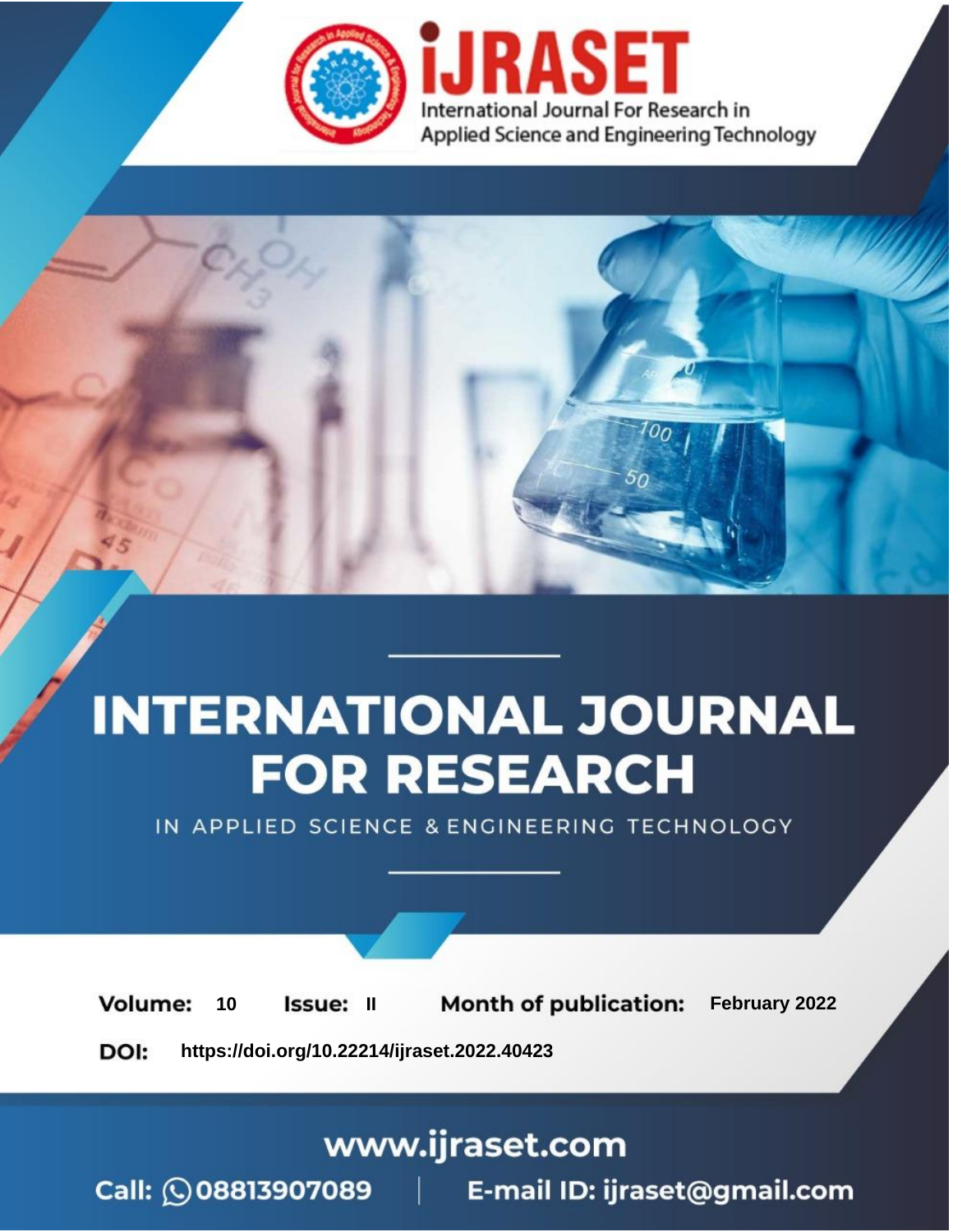

 *ISSN: 2321-9653; IC Value: 45.98; SJ Impact Factor: 7.538 Volume 10 Issue II Feb 2022- Available at www.ijraset.com*

## **Environmental Laws in India – An Introduction**

Gururaj D. Devarhubli $^1$ , Bushra Sarfaraj Patel $^2$ 

*<sup>1</sup>Assistant Professor of Law, Institute of Law, Nirma University 2 Student of 4th Year, 8th Semester B.A.LL.B., Parul Institute of Law, Parul University*

## **I. INTRODUCTION**

India had an ancient tradition of paying constant attention to protection of the environment. There are writings galore, to show that in ancient India every individual had to practice the dharmato protect and worship nature. In India the devices and rules for protecting the environment are discernible from ancient times.

Environmentalism is not a fixed concept, but is always evolving influenced by its context. This also applies to Indian environmentalism, which has developed and changed throughout the years. There is a rapid evolution in the Indian legislations after independence as the need and concern regarding environment arose. From ancient environmental rules including Buddhism and Jainism to medieval and then from British era to afterwards and the coming of modern legislations on environmental laws in India, a great sense of concern has been shown by the legislature and even the Indian judiciary showed a great concern regarding the environment with its landmark judgments.

## **II. ENVIRONMENT**

The environment has been defined as that outer physical and biological system in which man and other organisms live as a whole. Human environment consists of both physical environment and biological environment. Physical environment covers land, water and air. Biological environment includes plants, animals and other organisms.

'Environment' defined under the Environmental Protection Act, 1986, 'Environment' includes Water, air and land and the interrelationship which exists among and between, water, air, land, and human beings, other living creatures, plants, microorganisms and property. The term environment has been derived from the term 'environ', which means 'to surround' Thus, etymologically environment means 'surrounding conditions, circumstances affecting people's life.21

'Environment' includes water, air and land and the inter-relationship which exist among and between water, air, land and human beings, other living creatures, plants, micro-organisms and property.

It includes the complex physical, chemical and biological factors surrounding an organism or an ecological community. Such factors act and interact with various species and organisms to affect their form, growth and survival. Any unfavourable alteration of this environment is called environmental pollution. Air, water, land, radiation and thermal are the common type of pollution.

Obviously, the "Environment" comprises all entities, living and non-living, natural or man-made, external to oneself, and their interrelationships, which provide value, now or perhaps in the future, to humankind. Environmental concerns relate to their degradation through actions of humans.

The goals of the Environmental policy may be formulated in several ways to protect human health, ensure viability of wild life, preservation of historic monuments, stopping further degradation of the environment etc.

## *A. Provision of Environmental Law in India*

Apart from international laws, every country has enacted laws regarding environment protection, pollution control etc. In India, there are several acts for environment protection that says protection. of environment is the duty of government.

#### *B. Policy and Laws in Medieval India (1638-1800 AD)*

To Mughal rulers, forest meant no more than woodlands where they could hunt. The history of medieval India is dominated by Muslim Rulers where no note worthy development of environmental > jurisprudence took place except during the rule of Mughal Emperor Akbar. During Akbar's rule except rulers others are prohibited from hunting or shikar. But no major initiatives took place during medieval period to prevent environmental protection and conservation of natural resources as the rulers were only interested in war, religion propagation and empire building. Barring "royal trees" which enjoyed patronage from being cut except upon a fee, there was no restriction on cutting of other trees, hunting animals, etc. Forests during this period shrank steadily in size. Laws in British India (1800-1947 AD)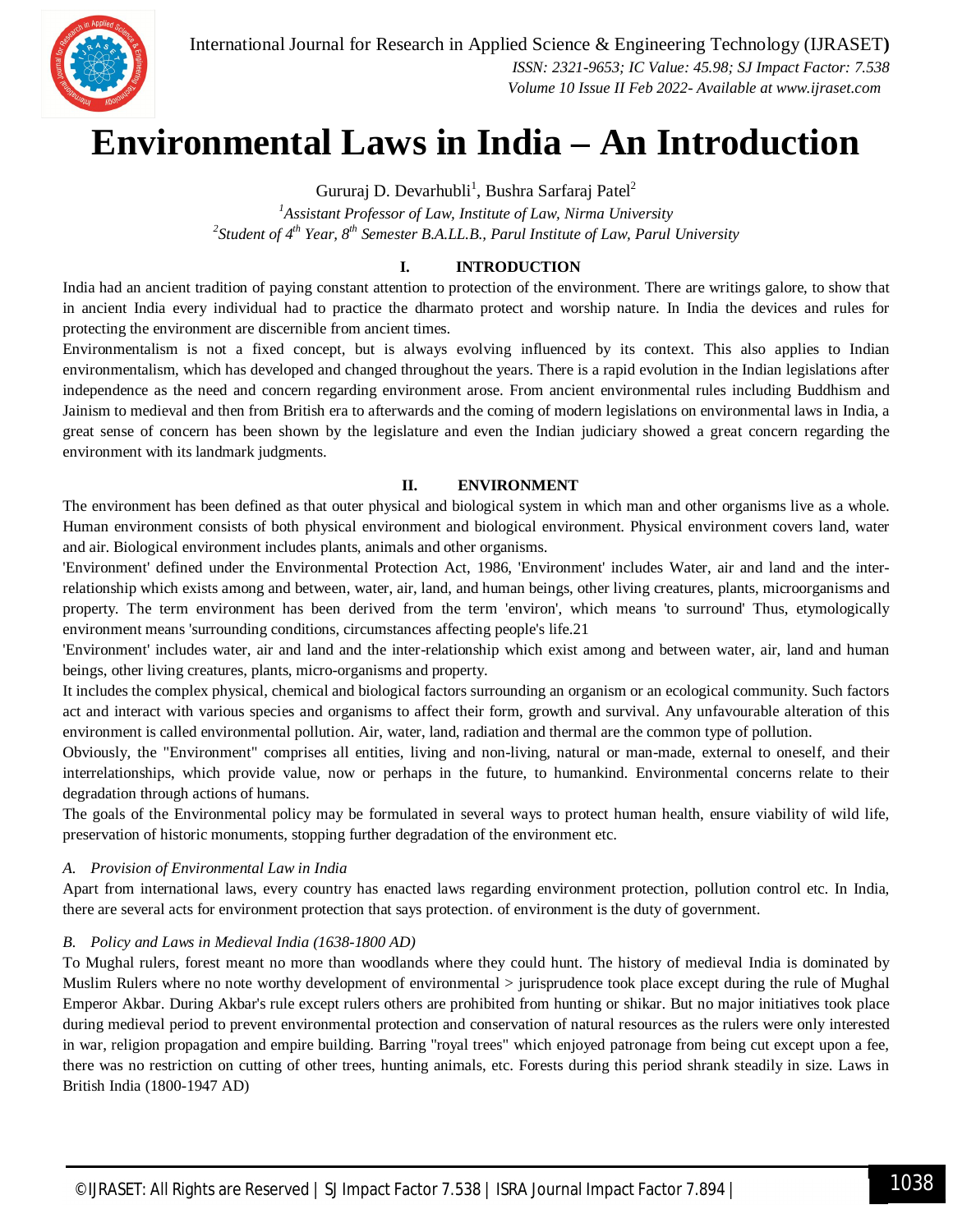

 *ISSN: 2321-9653; IC Value: 45.98; SJ Impact Factor: 7.538 Volume 10 Issue II Feb 2022- Available at www.ijraset.com*

Shore Nuisance (Bombay and Kolaba) Act, 1853 imposed restrictions on the fouling of seawater. Merchant Shipping Act of 1858 dealt with prevention of sea pollution by oil. The Fisheries Act, 1897 The Bengal Smoke Nuisance Act of 1905 Bombay Smoke Nuisance Act of 1912

Wild Birds and Animals Protection Act, 1912

## *C. Laws after Independence (1947)*

The Indian Constitution, as adopted in 1950, did not deal with that the subject of environment or prevention and control of pollution as such (until 1976 Amendment). The post independent Indian approach was centered on economic development and poverty alleviation and not on resource conservation.

The year 1972 was a landmark in the field of environment, when United Nations Conference on the Human Environment was held at Stockholm (Sweden) from 5th to 16th June, in which "Declaration on the Human Environment" was adopted. This may be considered as the beginning of environment movement in the world.

The Stockholm Declaration of 1972 was perhaps the first major attempt to conserve and protect the human environment at the international level. The preamble of it states, 'the need for a common outlook and for common principles to inspire and guide the peoples of the world in the preservation and enhancement of the human environment. 141 As a consequence of this Declaration, the States were required to adopt legislative measures to protect and improve the environment. Accordingly, Indian Parliament inserted two Articles, i.e., 48A and 51A in the Constitution of India in 1976.151 In India a separate ministry namely The Department of Environment was established in 1980 to environment for the country. ensure a healthy The Main Acts For Environment Protection In India Are As Follows:

- *1)* The Forest Conservation Act, 1980
- *2)* The Prevention of Air and Water Pollution, 1974, 1981 (The Central Pollution Control Board) (CPCB) was constituted under this act.
- *3)* The Air Prevention and Control of Pollution, 1981.
- *4)* The Atomic Energy Act. 1982.
- *5)* The Environmental Protection Act, 1986. (It came into force soon after the Bhopal Gas Tragedy)
- *6)* The Environmental Conservation Act. 1989.
- *7)* The National Environmental Tribunal, 1995.
- *8)* National Environmental Appellate Authority Act, 1997.
- *9)* National Environment Management Act (NEMA), 1998
- *10)* Handling and Management of Hazardous Waste Rule in 1989.
- *11)* The Public Liability Insurance Act (Rules and Amendment), 1992.
- *12)* The Biomedical Waste Management and Handling Rules, 1998.
- *13)* The Environment (Siting for Industrial Projects) Rules, 1999.
- *14)* The Municipal Solid Waste (Management and Handling) Rules, 2000.
- *15)* The Ozone Depleting Substance (Regulation and Control) Rules, 2000.
- *16)* The Biological Diversity Act 2002.

Environment And The Indian Constitution The Indian Constitution is among the few in the world that contains specific provisions on environmental protection.

Laws made by national, provincial and local government add to the rights and responsibilities that are part of the constitution and the common law. These laws also called legislations must comply with the constitution but they can amend change the common hand.

Protection of Life and Personal Liberty is embodied in Article 21. It states, "No person shall be deprived of his life or personal liberty except according to procedure established by law."

The Indian Constitution guarantees the right to equality" to all persons without any discrimination. This indicates that any action. of the State' relating to environment must not infringe upon the right to equality as mentioned in the Article 14 of the Constitution. The Stockholm Declaration, 1972, also recognized this principle of equality in environmental management and it called up all the worlds' nations to abide by this principle.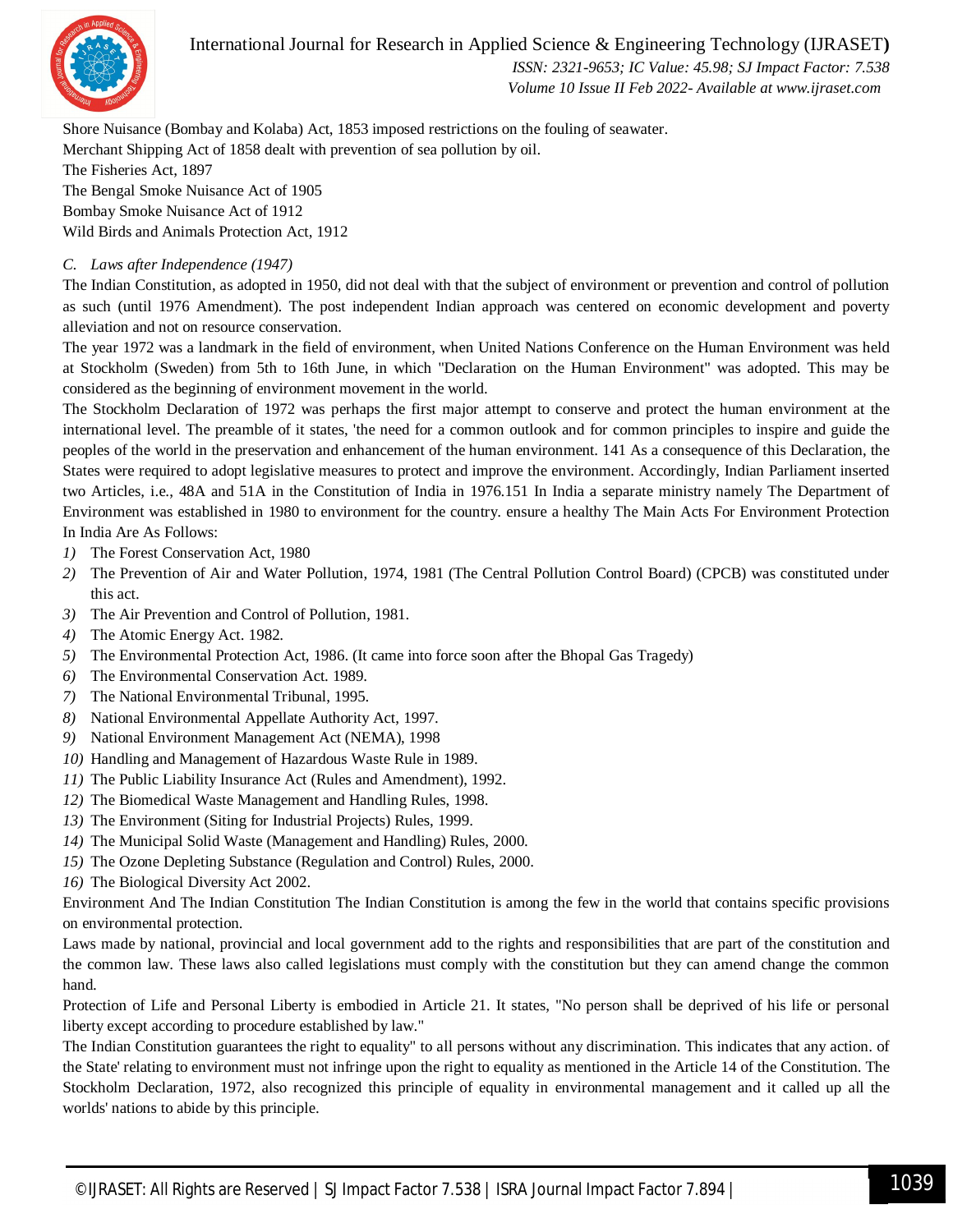

 *ISSN: 2321-9653; IC Value: 45.98; SJ Impact Factor: 7.538 Volume 10 Issue II Feb 2022- Available at www.ijraset.com*

In the Constitution of India it is clearly stated that it is the duty of the state to 'protect and improve the environment and to safeguard the forests and wildlife of the country'. It imposes a duty on every citizen 'to protect and improve the natural environment including forests, lakes, rivers, and wildlife.

Let us further examine the provisions in the Indian Constitution for the protection of environment. The 42nd amendment to the constitution was brought about in the year 1974 makes it the responsibility of the state government to protect and improve the environment and to safeguard the forests and wildlife of the country. The latter, under fundamental duties, makes it the fundamental duty of every citizen to protect and improve the natural environment including forests, lakes, rivers and wildlife and to have compassion for living creatures.

The Art 47 provides that "It is the duty of the state, to raise the level of nutrition and the standard of living and to improve public health, the state shall endeavour to bring about prohibition of the consumption except for medicinal purposes intoxicating drinks and of drugs which are injurious to health. Art. 48A provides that the state shall endeavour to protect and improve the environment and to safeguard the forests and wildlife of the country."[Art. 51A, included in the Constitution by the 42nd amendment Act, 1976 has the provisions as fundamental duties, says that "It shall be the duty of every citizen of India to protect and improve the natural environment including forests, lakes, rivers and wild life, and to have compassion for living creatures and to develop the scientific temper, humanism and the other spirit of inquiry and reform, and to safeguard public property and to abjure violence."[10]

One of the most innovative parts of the Constitution is that the Writ Jurisdiction is conferred on the Supreme Court under Article 32 and on all the High Courts under Article 226. Under these provisions, the courts have the power to issue any direction. or orders or writs, including writs in the nature of habeas corpus, mandamus, prohibition, quo- warranto and certiorari, whichever is appropriate. This has paved way for one of the most effective and dynamic mechanisms for the protection of environment, that is, Public Interest Litigations. Role of Panchayat and Municipalities

The Constitution (Seventy-third Amendment) Act 1992 and the Constitution (Seventy-fourth Amendment) Act 1992 have given a Constitutional status to the panchayats and the Municipalities respectively. Article 243-B provides or the establishment of intermediate and district levels. Article 243-G authorises the legislature of State to endow the Panchayats with such powers and authority as may be necessary to enable them to function as institution of self-government.

The Eleventh Schedule along with other matters contains following maters which are directly or indirectly related to environment like, agriculture, soil conservation, water management and watershed. development; fisheries; social forestry and farm forestry; minor forest produce; drinking water; health and sanitation; and maintenance of community assets.

The matters which are related to environment in the twelfth Schedule may be enumerated as follows:

Urban planning including town planning regulation of land use. water supply; public health, sanitation, conservancy and solid waste management, urban forestry, protection of the environment and promotion of ecological aspects; provision of urban amenities such as park grounds; cremation grounds and electric crematoriums; prevention of cruelty to animals regulation slaughter houses and tanneries.

## *D. Judicial Contribution*

The right of a person to pollution free environment is a part of basic jurisprudence of the land. Article 21 of the Constitution of India guarantees a fundamental right to life and personal liberty. The Supreme Court has interpreted the right to life and personal liberty to include the right to wholesome environment. The Court through its various judgementshas held that the mandate of right to life includes right to clean environment, drinking-water and pollution free atmosphere.

It was Mr. M.C Mehta <sup>1</sup> who revived the concept of environmental jurisprudence in India through PIL. Others too had their silent but noteworthy roles to play. Some of the landmark judgements having fair share in development of the environmental jurisprudence in India are:

Narmada Bachao v/s Union of Indial14) Way back in 1946, the then government of the Central Provinces and Berar and the then government of Bombay requested the Central Waterways, Irrigation and Navigation Commission to take up investigation on the Narmada river system for basin wise development of the river with flood control, irrigation, power and extension of Navigation as the objectives in view. The matter was referred to a tribunal in 1968 constituted under the Inter-State Water Disputes Act, 1956. Based on the agreement between the Chief Ministers of 4 States [M.P, Maharashtra, Rajasthan and Gujarat] the tribunal declared is award on 16thAugust 1978. In order to meet the financial obligation, consultations started in 1978 with the World Bank for obtaining a loan. In May 1985 the loan was sanctioned, and in 1987 the Ministry of Environment and Forest accorded Environmental Clearance subject to certain conditions.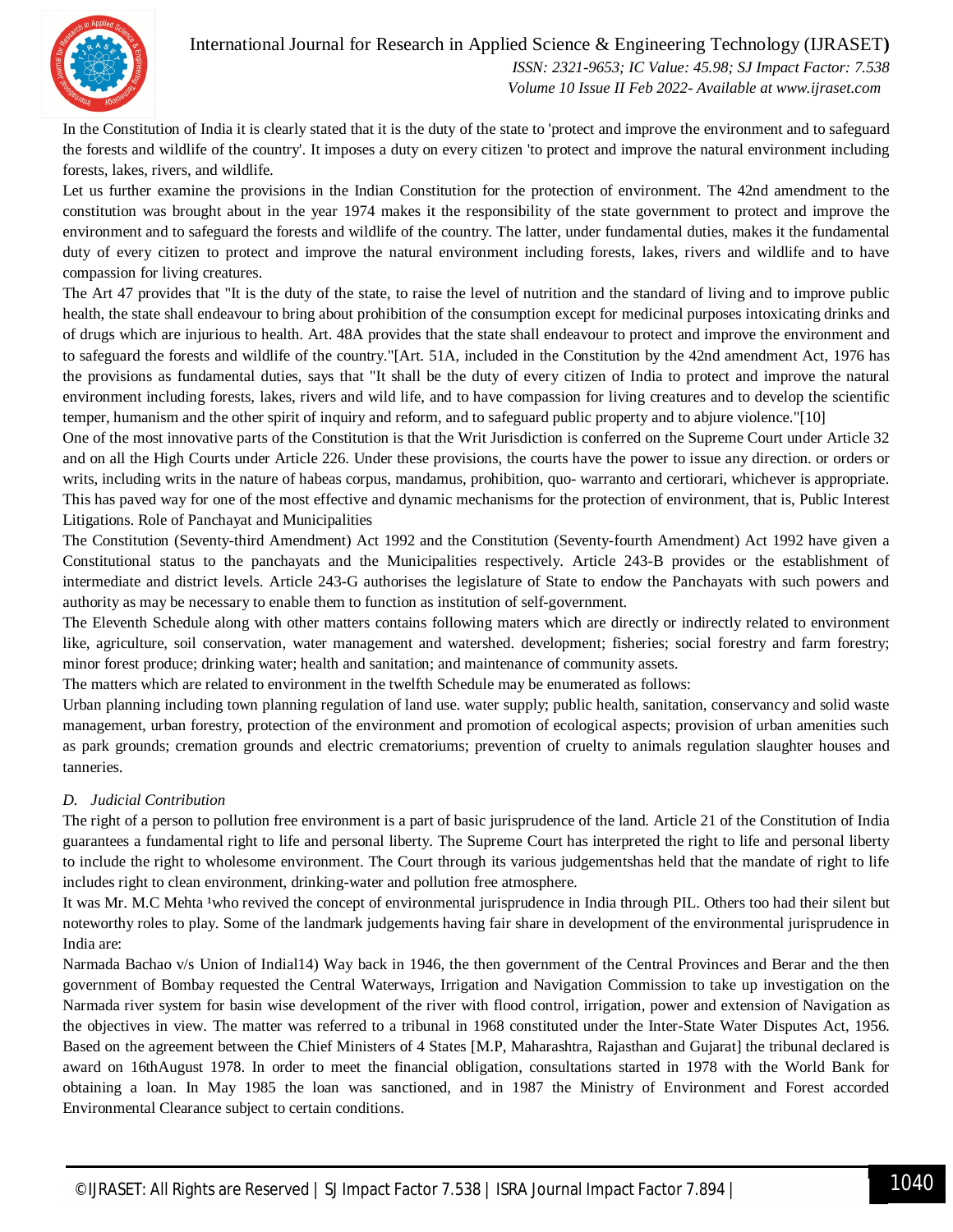

International Journal for Research in Applied Science & Engineering Technology (IJRASET**)**  *ISSN: 2321-9653; IC Value: 45.98; SJ Impact Factor: 7.538 Volume 10 Issue II Feb 2022- Available at www.ijraset.com*

The Supreme Court observed that the Sardar Sarovar Project would make a positive impact on the preservation of environment. The project has been long awaited by the people of Gujarat to whom water will be available to the drought prone and arid parts, this would help in effectively arresting ecological degradation which was returning the make these areas inhabitable due to salinity ingress, advancement of desert, ground water depletion, fluoride and nitrite affected water and vanishing green cover. The ecology of water scarcity areas is under stress and transfer of Narmada water to these areas will lead to sustainable agriculture and spread of green cover.

There will also be improvement of fodder which will reduce pressure on bio-diversity and vegetation. The SSP by generating clean eco-friendly hydropower will save the air pollution which would otherwise take place by thermal general power of similar capacity. Following the above analysis the Court thought it unfit to interfere with the construction of the dam, as its advantages over took its disadvantages. The construction of the dam was allowed subject to certain conditions. Such interpretations. of Article 21 by the Supreme Court have over the years become the basis of environmental jurisprudence, and have been instrumental in helping in the name of protection of India's environment. Also in addition to this there now exists a number of laws relating to environment, enacted over the last few decades.

## *E. Taj Mahal Case*

In Taj Mahal's case, the Supreme Court issued directions that coal and coke based industries in Taj Trapezium (TTZ) which were damaging Taj should either change over to natural gas or to be relocated outside TTZ. The court was conscious that environmental changes are the inevitable consequences of industrial development in our country, but at the same time the quality of environment cannot be permitted to be damaged by polluting the air, water and land to such an extent that it becomes a health hazard for the residents of the area. Showing deep concern to the environment, the Court observed that every citizen has a right to fresh air and to live in pollution- free environment.

Again the Supreme Court directed to protect the plants planted around Taj by the Forest Department as underlined:

"The Divisional Forest Officer, Agra is directed to take immediate. steps for seeing that water is supplied to the plants... The Union Government is directed to release the funds immediately without waiting for receipt of the proposal from the U.P. Government on the basis of the copy of the report. Funding may be subsequently settled with the U.P. Government, but in any set of circumstances for want of funds the officer is directed to see that plants do not wither away."

The apex Court gave various directions including banning the use of coal and coke and directing the industries to switch over to Compressed Natural Gas (CNG).

## *F. Ganges Pollution Case*

The Supreme Court of India reacting to the public interest litigations has passed several judgments and a number of Orders against polluting industries numbering more than fifty thousand in the Ganga basin. As a result of these directions millions of people have been saved from the effects of air and water pollution in Ganga basin covering 8 states in India.

## *G. Kamal Nath's Case*

The irony of this case is that a Public Interest Litigation was filed against the family members of Kamal Nath, the Minister of Environment and Forests, Govt. of India. The family members of the Minister own the Span motel in the State of Himachal Pradesh. They diverted the Course of River Beas to beautify the motel. The Supreme Court of India had directed the owners of the Motel to hand over the forest land to the Govt. of Himachal Pradesh and further order the removal of all sorts of encroachment spending the money f rom their own pocket.[18]

In M.C. Mehta vs. Union of India, AIR 1987 SC 1086 (Popularly known as "Oleum Gas Leak Case") - The Supreme Court treated the right to live in pollution free environment as a part of fundamental right to life under Art.21 of the Constitution. The Supreme Court held that where an enterprise is engaged in a hazardous or inherently dangerous activity and harm results to any one on account of an accident in the operation of such hazardous and inherently dangerous activity resulting in the escape of toxic gas the enterprise is strictly and absolutely liable to compensate all those who are affected by the accident and such a liability is not subject to any exception. The enterprise must be absolutely liable to compensate for such harm and it should be no answer to the enterprise to say that it had taken all reasonable care and that the harm occurred without negligence on its part. Absolute liability is one tort where fault need not be established. It is no-fault liability.[19]

Further, the A.P. High Court in T. Damodar Rao vs. S.O., Municipal Corporation, Hyderabad, (AIR 1987 A.P. 171)laid down that right to live in healthy environment was specially declared to be part of Art.21 to the Constitution.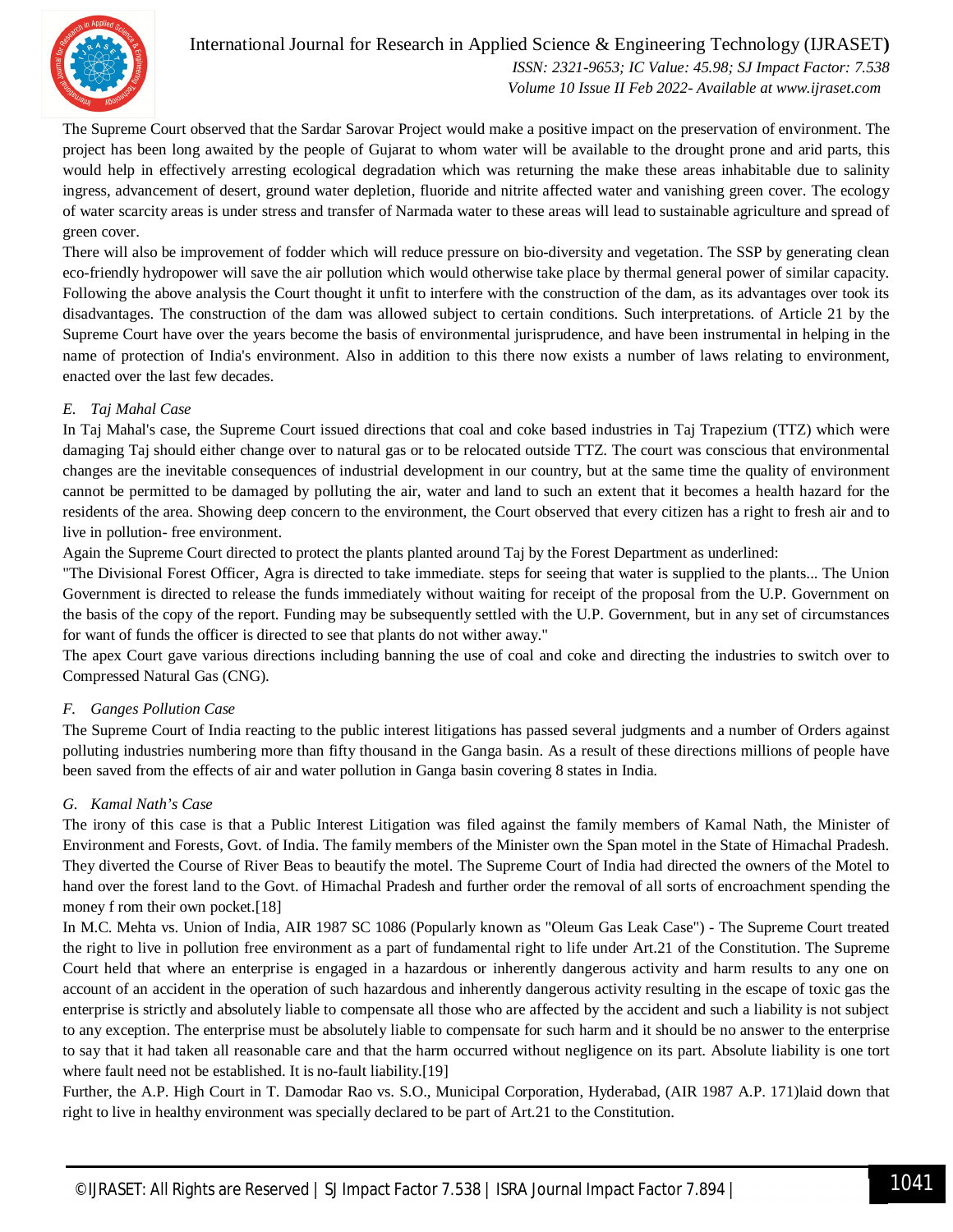

 *ISSN: 2321-9653; IC Value: 45.98; SJ Impact Factor: 7.538 Volume 10 Issue II Feb 2022- Available at www.ijraset.com*

## **III. CONCLUSION**

In India, the concern for environmental protection has not only been raised to the status of fundamental law of the land, but it is also wedded with human rights approach and it is now well established that, it is the basic human right of every individual to live in pollution free environment with full human dignity.

It is high time that the general public, public entities, state and central government realize the damage, which our developmental process has made to the living environment.

For the success of the local government laws relating to the environment it is essential to create a sense of civic consciousness and public hygiene in the use of municipal services like roads, public places, drainage etc. Strict enforcement of the provisions of law also is needed. Law is a strong medium to compel the citizens to observe cleanliness and thereby to combat pollution. Environmental protection laws in India need a new orientation in the modern context.

As Paul Bigelow Sears said, "How far must suffering and misery go before we see that even in the day of vast cities and powerful machines, the good earth is our mother and that if we destroy her, we destroy ourselves."